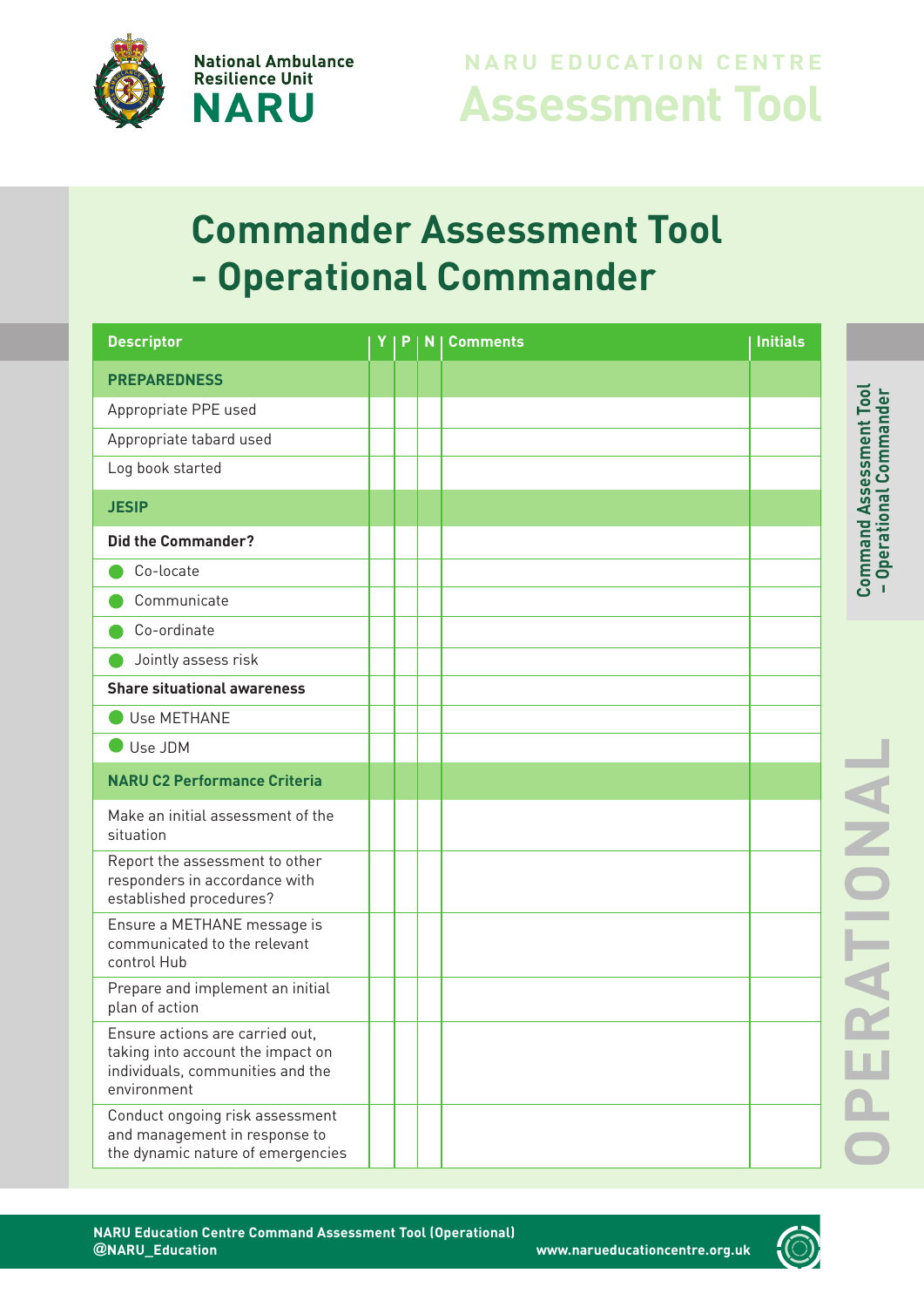

**National Ambulance Resilience Unit NARU** 

## **Assessment Tool NARU EDUCATION CENTRE**

| <b>Descriptor</b>                                                                                                                    |  | N | <b>Comments</b> | <b>Initials</b> |
|--------------------------------------------------------------------------------------------------------------------------------------|--|---|-----------------|-----------------|
| Work in cooperation and<br>communicate effectively with<br>other responders                                                          |  |   |                 |                 |
| Request digital radio interoperability<br>where appropriate                                                                          |  |   |                 |                 |
| Confirm the availability and location<br>of relevant services and facilities                                                         |  |   |                 |                 |
| Identify the resources required and<br>deploy them to meet the demands of<br>the response                                            |  |   |                 |                 |
| Ensure the establishment of the<br>functional roles required to manage<br>the incident                                               |  |   |                 |                 |
| Ensure that appropriately trained<br>individuals undertake each<br>functional role                                                   |  |   |                 |                 |
| Ensure that individuals are effectively<br>briefed to carry out functional roles                                                     |  |   |                 |                 |
| Communicate any resource<br>constraints to the relevant person<br>or find suitable alternatives                                      |  |   |                 |                 |
| Monitor and protect the health,<br>safety and welfare of individuals<br>during the response                                          |  |   |                 |                 |
| Deal with individuals in a manner<br>which is supportive and sensitive to<br>their needs                                             |  |   |                 |                 |
| Liaise with organisations as required<br>for an effective response                                                                   |  |   |                 |                 |
| Identify where circumstances<br>warrant a tactical level of<br>management and engage with the<br>tactical level as required          |  |   |                 |                 |
| Implement the Tactical Plan where<br>applicable within a geographical area<br>or functional area of responsibility                   |  |   |                 |                 |
| Ensure that any individuals under<br>their area of authority are fully<br>briefed and debriefed                                      |  |   |                 |                 |
| Fully record their decisions, actions,<br>options and rationale in accordance<br>with current information, policy and<br>legislation |  |   |                 |                 |
| Follow any action cards specific to<br>the Operational role as issued by the<br>host Ambulance Service Provider                      |  |   |                 |                 |

**C**

**–**